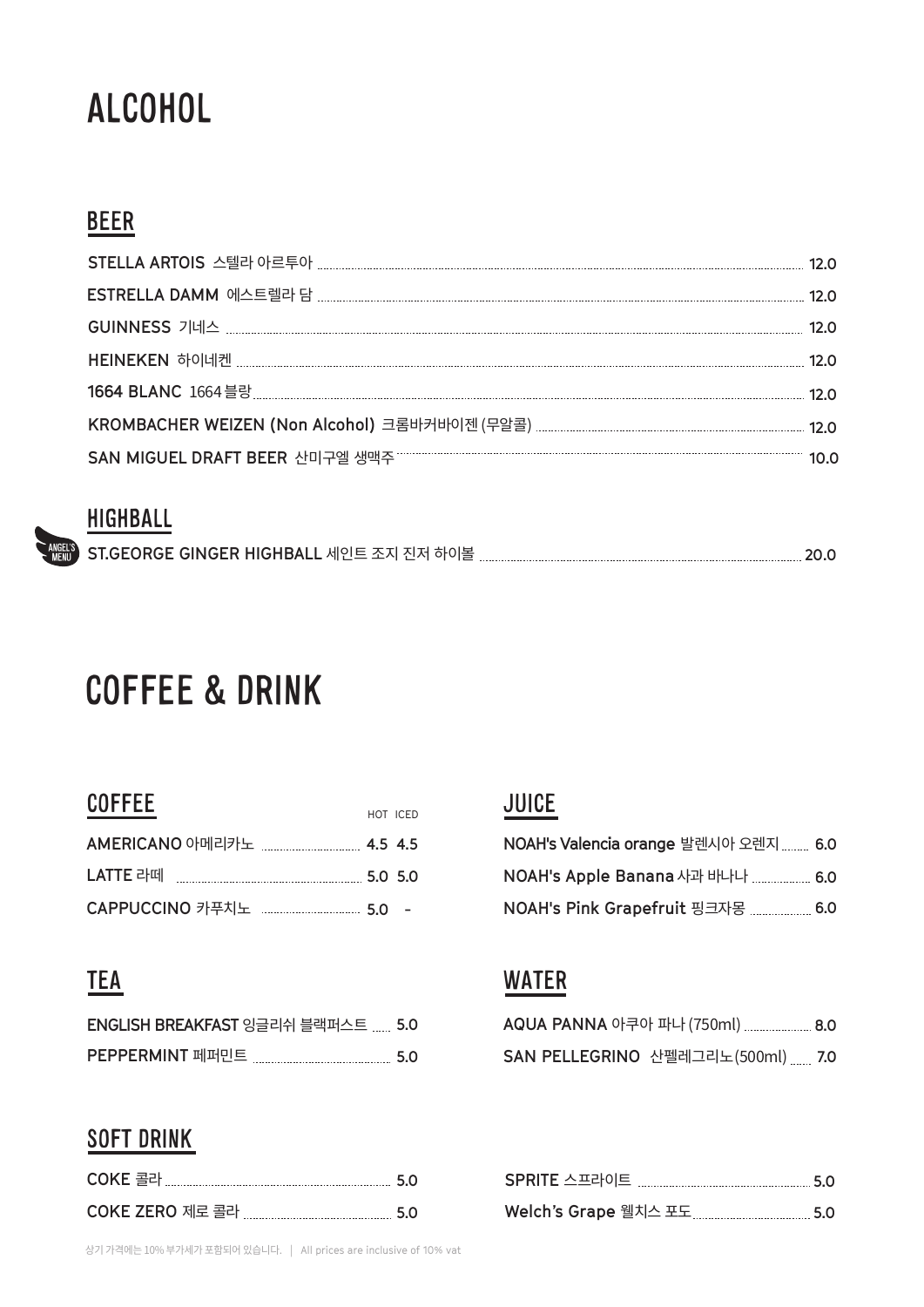# WINE

| <b>HOUSE WINE</b> | <b>GLASS BOTTLE</b> |
|-------------------|---------------------|
|                   | 25.0 75.0           |
|                   | 25.0 75.0           |

### CHAMPAGNE & SPARKLING

| 75.0  |
|-------|
|       |
|       |
| 170.0 |
| 140.0 |
| 170 O |

#### WHITE & ROSE

#### RED

| ROCCA DI MONTEGROSSI, CHIANTI CLASSICO 2018(HALF), 2019 TOSCANA, ITALY 375ML / 750ML 65.0 / 110.0        |  |
|----------------------------------------------------------------------------------------------------------|--|
|                                                                                                          |  |
|                                                                                                          |  |
|                                                                                                          |  |
|                                                                                                          |  |
| CHATEAU TEYSSIER, SAINT-EMILION GRAND CRU 2019 SAINT-EMILION, BORDEAUX, FRANCE 375ML / 750ML 70.0 / 80.0 |  |
|                                                                                                          |  |
|                                                                                                          |  |
| TEXTBOOK, NAPA CABERNET SAUVIGNON 2017(HALF), 2018 CALIFORNIA, USA  375ML / 750ML 85.0 / 130.0           |  |
|                                                                                                          |  |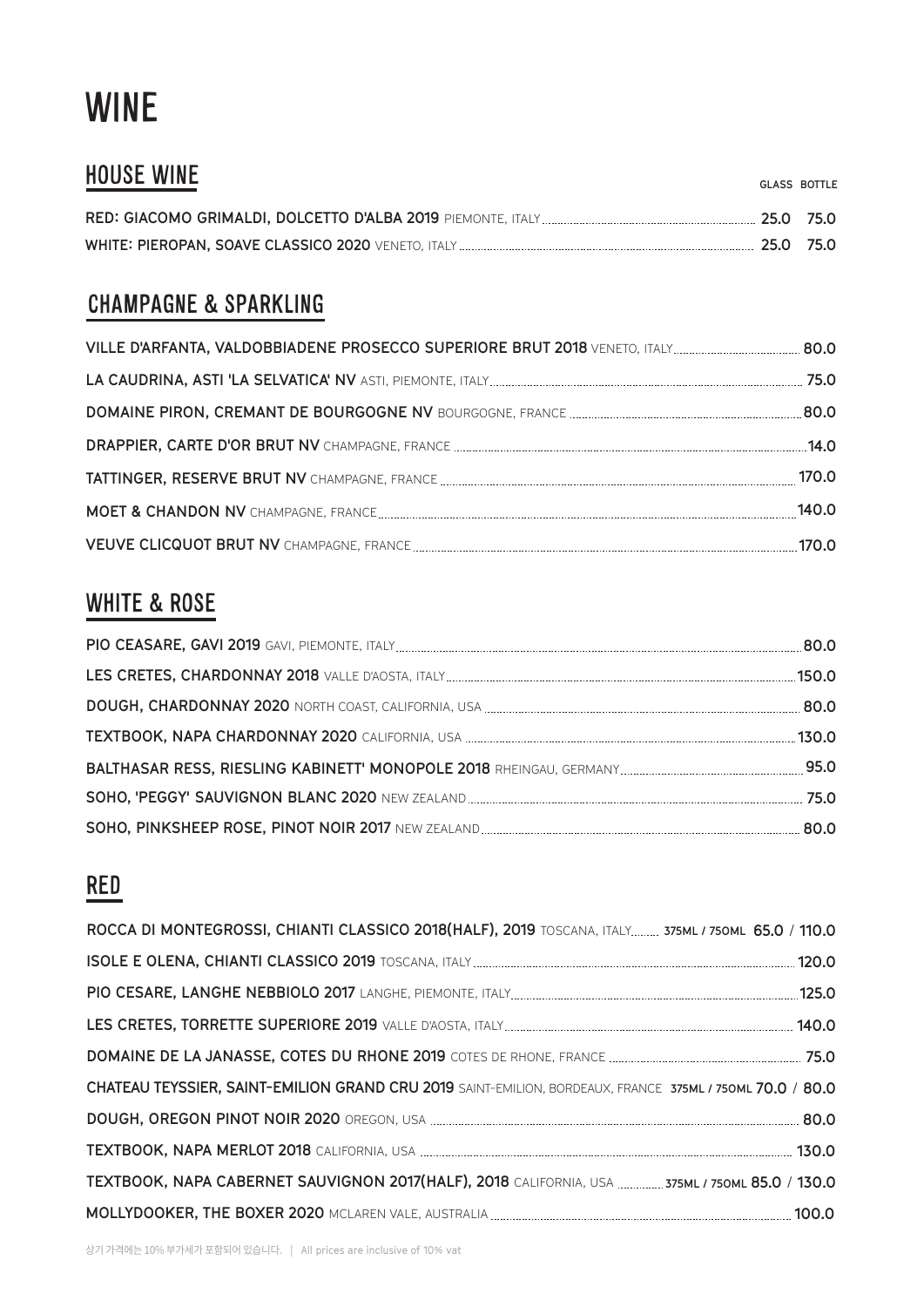# DINNER SINGLE MENU

| Salad<br>Aroma Baby Romane Lettuce<br><b>샐러드</b> 아로마틱 미니코스                                                     | 23,0  |
|----------------------------------------------------------------------------------------------------------------|-------|
| <b>Risotto</b><br>Mascapone cheese, Porcini Mushroom Risotto<br>리조또 포르치니 리조또<br>쌀: 국내산                         | 36,0  |
| <b>Fresh Pasta</b><br>Pamigiano Fondue Beef Ragout Tagliatelle<br>생면 파스타 파미지아노 퐁듀, 비프라구, 홈메이드 딸리아뗄레<br>소고기:미국산 | 36,0  |
| <b>Fresh Pasta</b><br>Lobster Bisque Tagliatelle<br>생면 파스타 랍스타, 비스큐, 딸리아뗄레                                     | 38,0  |
| Gnocchi<br>Mushroom Milk Form Black Truffle Gnocchi<br><b>뇨끼</b> 양송이 카푸치노, 블랙트러플 뇨끼                            | 35,0  |
| <b>Pork Steak</b><br>Jeju Donmahawk Steak<br>스테이크 제주 돈마호크 스테이크<br>돼지고기: 국내산                                    | 55,0  |
| <b>Beef Steak</b> [Only Reservation]<br><b>Tomahawk Steak</b><br>스테이크 토마호크 스테이크<br>소고기: 호주산                    | 220,0 |
| <b>Dessert</b><br>Signature Gelato 3 Flavours<br>디저트 카푸치노 시그니처 젤라또 3종                                          | 36,0  |

**Bread Add** 식전빵�추가 **3,0 Truffle Mushroom Add** 블랙 트러플 슬라이스 **45,0** 

1인 1메뉴 부탁드립니다. Minimum one order per person required. / 가격에는 10% 부가세가 포함되어 있습니다. All prices are inclusive of 10%. 득성음식에 알러시가 있으신 문은 서의 식원에게 미리 알려주시기 바랍니나 Please inform us any food allergies or intolerance prior to placing your order. 엔셀 메뉴를 수문하시면 수익금의 일부가 지구를 위해 쓰여십니다. If you order Angel's menu, part of proceeds from every sale will be donated.